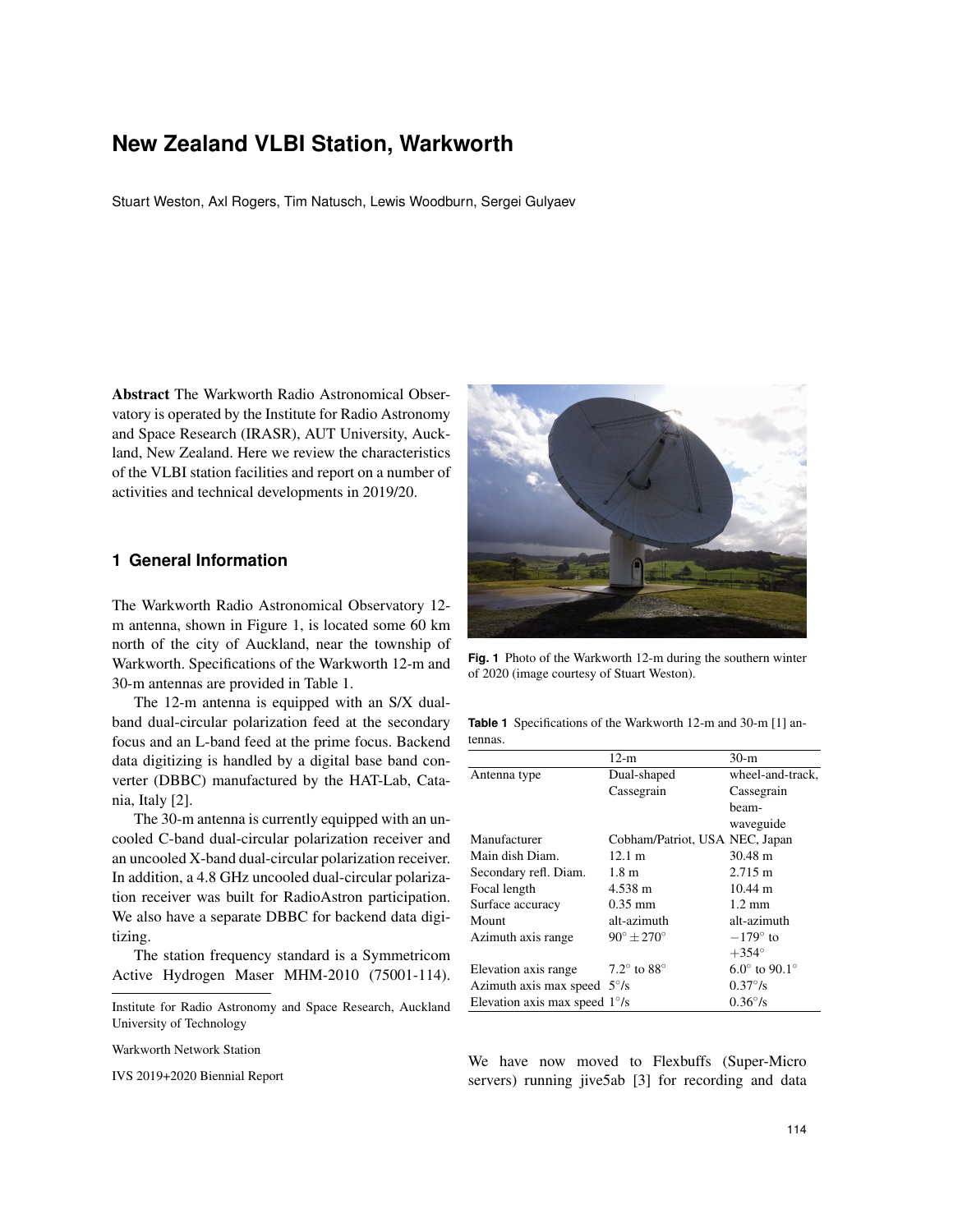storage connected to the DBBC via fiber, which allows parallel real-time streaming and recording of data. The observatory network is directly connected to the national network provided by Research and Education Advanced Network New Zealand Ltd (REANNZ) via a 10-Gbps fiber link to the site [4].

#### **2 Component Description**

# *2.1 The 12-m Antenna: Progress and Issues*

We are now having to replace major mechanical components on this antenna due to wear and tear. In mid-2020 the elevation gearbox was replaced, and in 2019 some of the bolts holding the turning head to the azimuth bearing were very badly corroded and had to be replaced. With the recent upgrade of the Australian AuScope antennas to VGOS receivers, the University of Tasmania very kindly passed one of their S-X Tsys/Pcal systems to us. We will look to install this hopefully in the very near future.

# *2.2 The 30-m Antenna: Progress and Issues*

We still have to fully commission a Tsys/Pcal unit sourced from Haystack on this antenna; this is work in progress.

#### *2.3 Warkworth Network*

We have installed a CISCO 100 Gbps fiber switch, and all DBBCs and Flexbuffs are now interconnected with fiber at 100 Gbps. When we can upgrade the NREN link provided by REANNZ, we can also use this switch to provide 100 Gbps. In September 2016, the international circuits from New Zealand provided by REANNZ were upgraded to be 100 Gbps and bidirectional to the United States' west coast and to Australia. REANNZ has also acquired bandwidth on the new Hawaiki Cable, which provides redundancy for international circuits via Sydney.

We have used the Flexbuffs with the new 100-Gbps switch to create a small DiFX [5, 6] cluster, upon which we have correlated local twin dish experiments and some VLBI sessions with Australia.

### **3 Current Status and Activities**

We have reduced the number of IVS sessions with the 12-m during the 2019/20 period by about 26% with respect to our previous report (82 in 2015 and 80 in 2016). This reduction was initiated to reduce the wear and tear on the antenna. A breakdown of IVS session types completed over this two year period is presented in Table 2.

| <b>Table 2</b> The 12 m IVS 2019 and 2020 session participation. |
|------------------------------------------------------------------|
|------------------------------------------------------------------|

|                   | Number of |    |
|-------------------|-----------|----|
|                   | sessions  |    |
| Session 2019 2020 |           |    |
| AUA               | 11        | 8  |
| AOV               | 10        | 7  |
| <b>CRDS</b>       | 5         | 4  |
| <b>OHIG</b>       | 4         | 4  |
| R1                | 7         | 7  |
| R4                | 22        | 11 |
| Total             | 59        | 41 |

In addition, both antennas are now active for Australian LBA sessions each semester, the choice of antenna being dependent on frequency. With the addition of the X-band feed to the 30-m, we would expect to see the LBA workload shift more to the 30-m antenna in the future. Also, cooperation with various space agencies for spacecraft tracking has continued using the 12-m antenna, with some interest shown in using the 30-m in the future.

### **References**

1. Woodburn, L, Natusch, T, Weston, S, Thomasson, P, Godwin, M, Granet, C, Gulyaev, S, Conversion of a New Zealand 30 metre Telecommunications antenna into a Radio Telescope, Publications of the Astronomical Society of Australia, published, 2015.